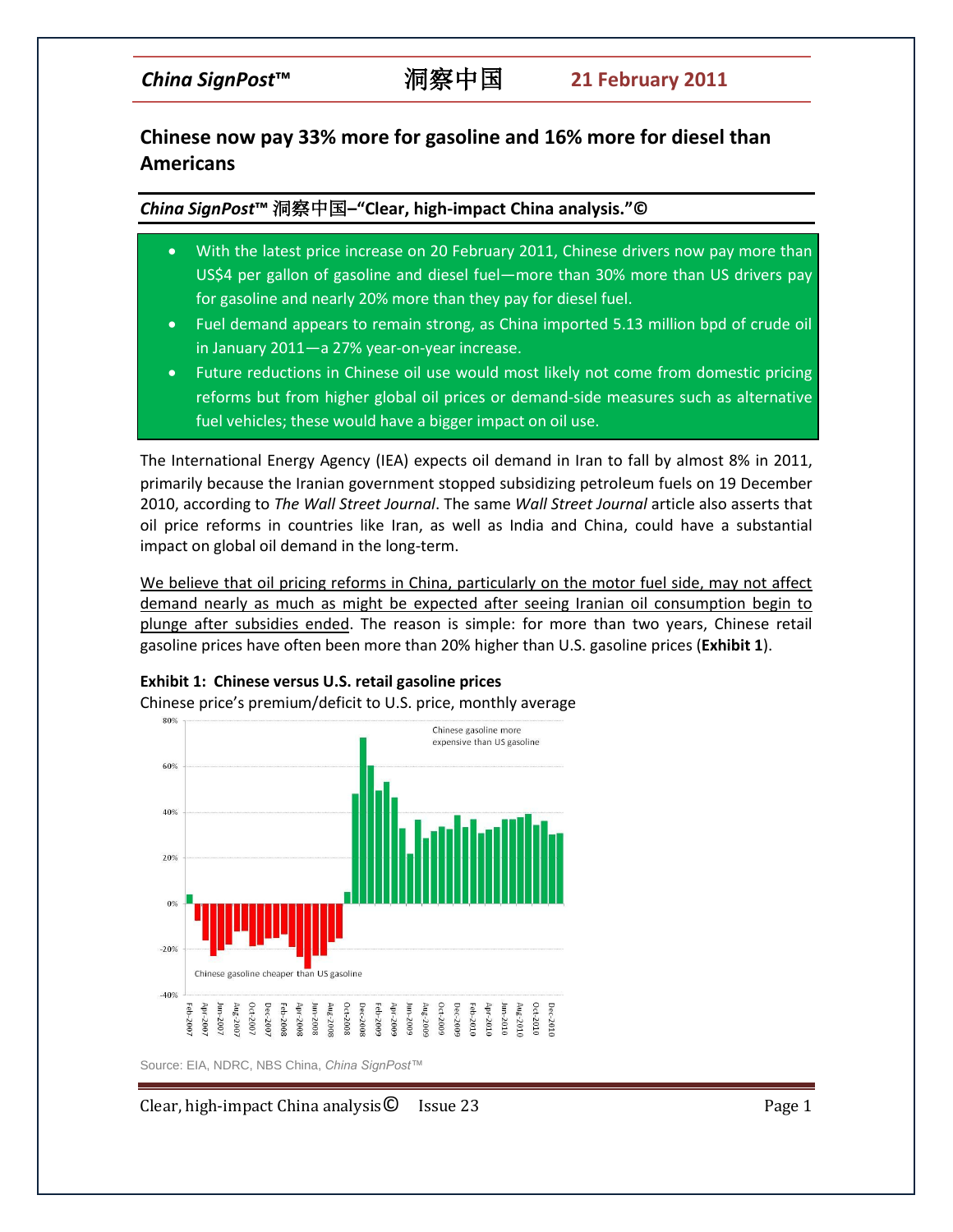In addition, diesel fuel in China now costs more than US\$4 per gallon at the pump, as opposed to approximately US\$3.53 per gallon in the US. China's benchmark #0 diesel average national retail price has also exceeded the US average ultra low sulfur diesel price for more than two years (**Exhibit 2**). The fact that passenger car and heavy truck sales have generally been robust even after fuel prices exceeded U.S. levels hints that Chinese vehicle owners remain willing to drive even when fuel prices are above US\$3.50 per gallon. It is also interesting that Chinese diesel prices have trended upward so strongly given the importance of lower fuel prices for farmers, fisherman, and other rural constituencies who are major consumers of diesel fuel.



**Exhibit 2: Chinese versus U.S. retail diesel prices** Chinese price's premium/deficit to U.S. price, monthly average

### **Implications**

In essence, China's oil pricing policy has reduced price volatility compared to more liberalized markets, but has actually helped keep prices in a range that substantially above the U.S. market price for both gasoline and diesel, although lower than Western European levels. China's national per capita GDP is only a fraction of the U.S. level, yet fuel demand growth thus far remains healthy although prices significantly exceed those in the wealthier U.S.

Given the Chinese government's tight focus on controlling inflation, we think it unlikely that Beijing would use European-style high taxes to boost fuel prices and decrease demand. This suggests that China's transportation fuel conservation programs will likely focus on vehicles, technology, and perhaps higher congestion and car-ownership fees, rather than on fuel price increases.

Source: EIA, NDRC, NBS China, China Daily, *China SignPost™*